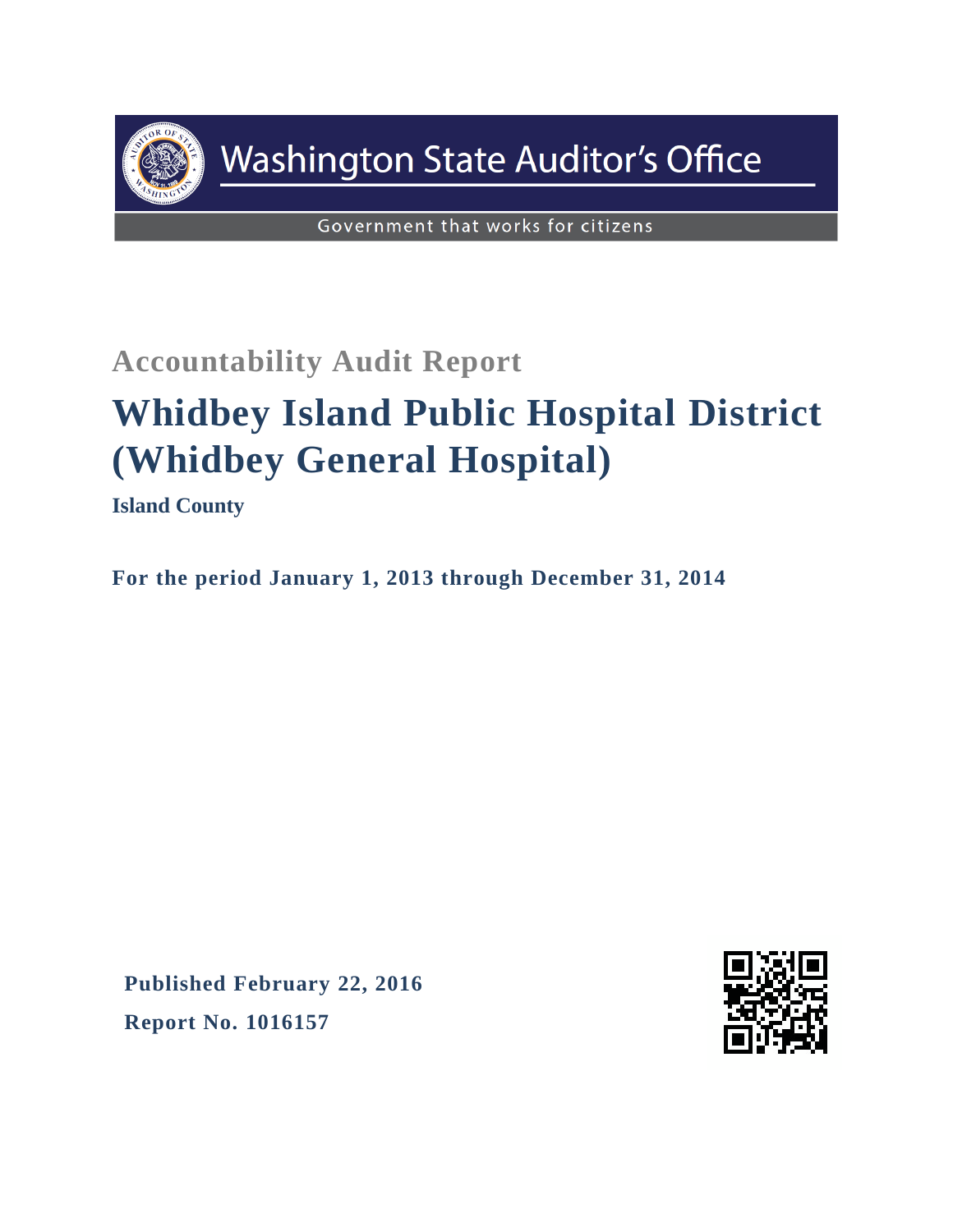

## **Washington State Auditor's Office**

February 22, 2016

Board of Commissioners Whidbey General Hospital Coupeville, Washington

#### **Report on Accountability**

Thank you for the opportunity to work with you to promote accountability, integrity and openness in government. The State Auditor's Office takes seriously our role of providing state and local governments with assurance and accountability as the independent auditor of public accounts. In this way, we strive to help government work better, cost less, deliver higher value and earn greater public trust.

Independent audits provide essential accountability and transparency for District operations. This information is valuable to management, the governing body and public stakeholders when assessing the government's stewardship of public resources.

The attached comprises our report on the District's compliance and safeguarding of public resources. Our independent audit report describes the overall results and conclusions for areas we examined. We appreciate the opportunity to work with your staff and we value your cooperation during the audit.

Sincerely,

Troy X. Kelley

TROY KELLEY STATE AUDITOR OLYMPIA, WA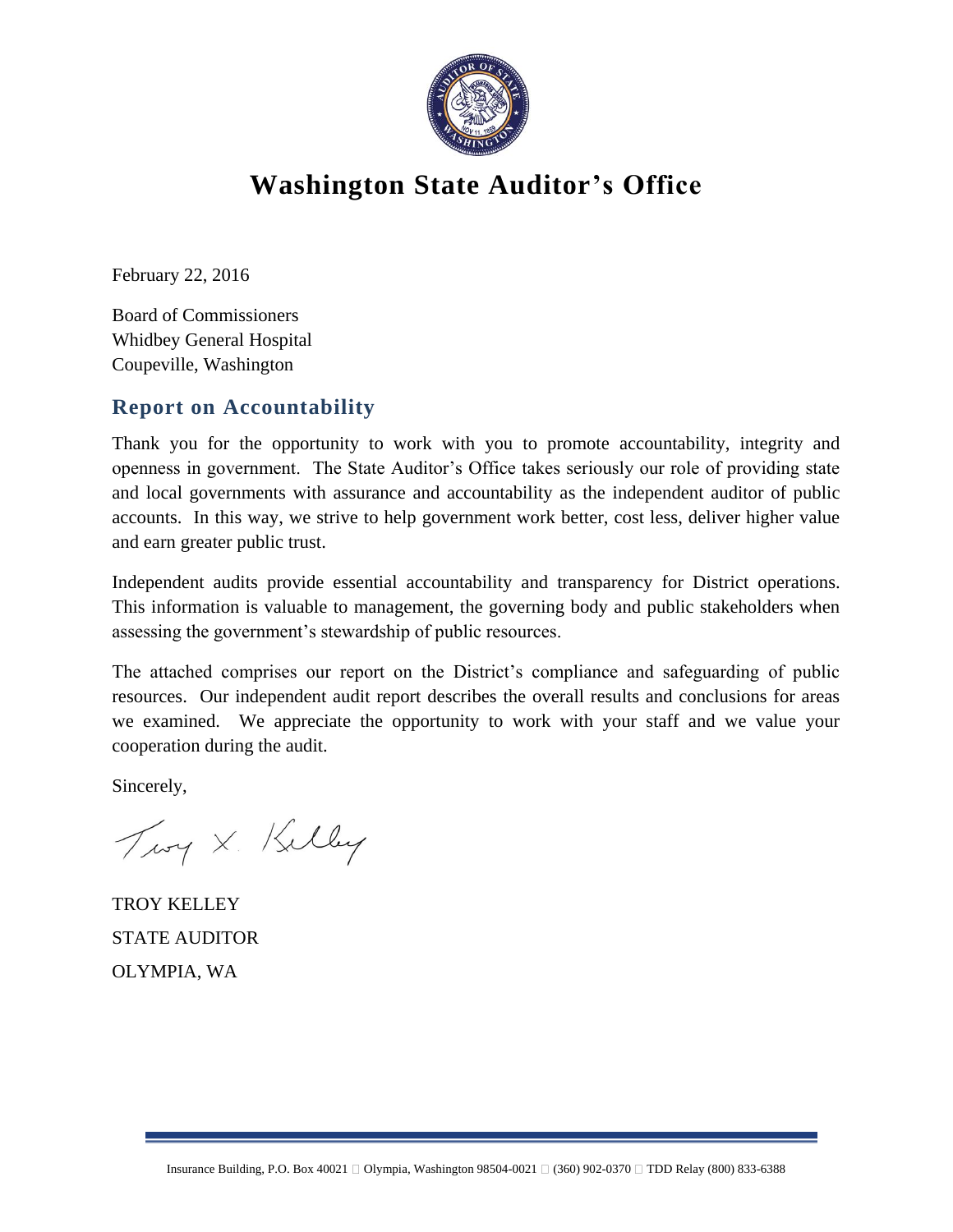### TABLE OF CONTENTS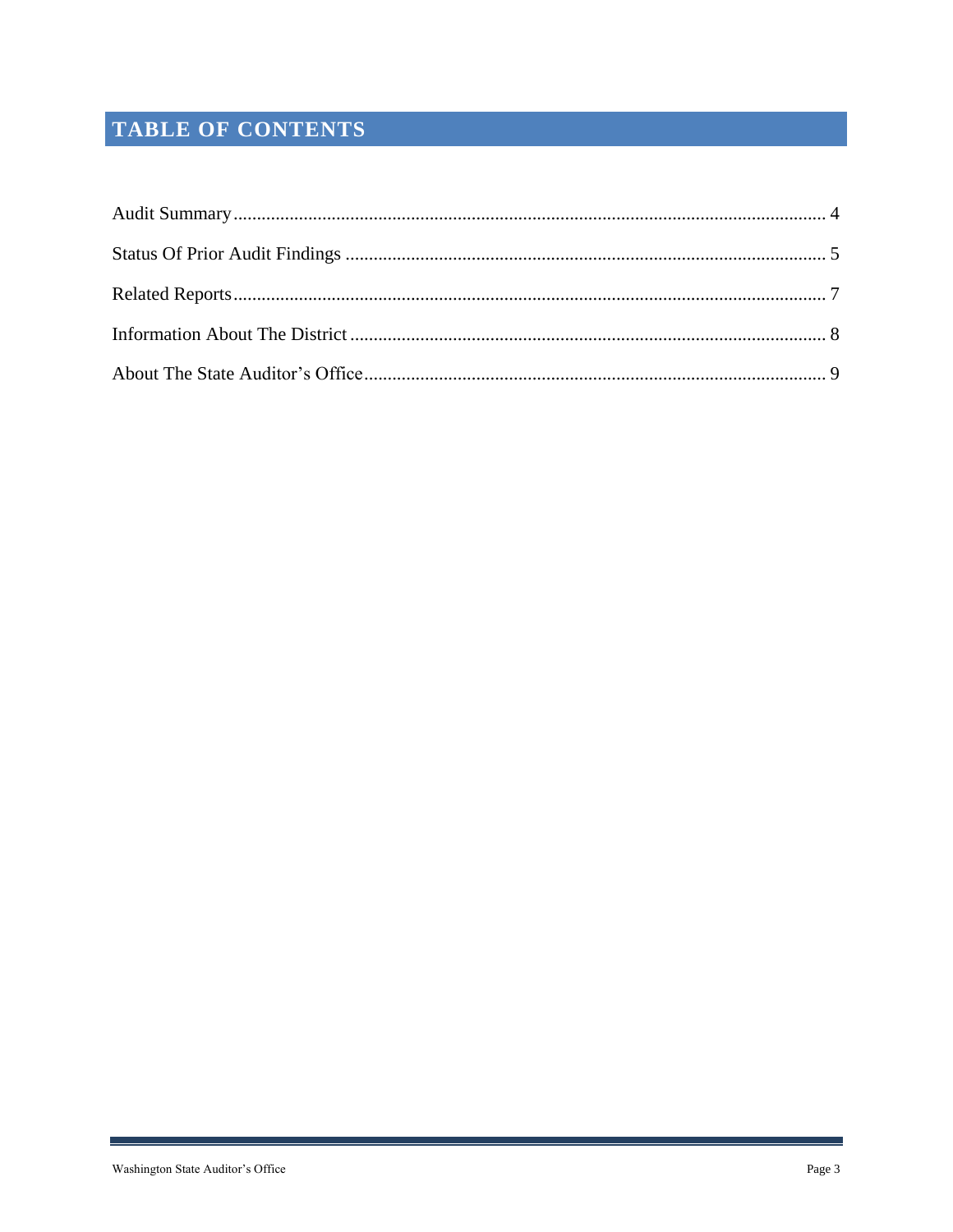#### <span id="page-3-0"></span>**AUDIT SUMMARY**

#### **Results in brief**

In most areas we audited, District operations complied with applicable requirements and provided adequate safeguarding of public resources. The District also complied with state laws and regulations and its own policies and procedures in the areas we examined.

However, we noted certain matters that we communicated to District management in a letter dated January 20, 2016, related to internal controls over payroll. We appreciate the District's commitment to resolving those matters.

#### **About the audit**

This report contains the results of our independent accountability audit of the Whidbey Island Public Hospital District from January 1, 2013 through December 31, 2014.

Management is responsible for ensuring compliance and adequate safeguarding of public resources from fraud, loss or abuse. This includes the design, implementation and maintenance of internal controls relevant to these objectives.

Our audit involved performing procedures to obtain evidence about the District's uses of public resources, compliance with state laws and regulations and its own policies and procedures, and internal controls over such matters.

In keeping with general auditing practices, we do not examine every transaction, activity or area. Instead, the areas examined were those representing the highest risk of fraud, loss, abuse, or noncompliance. The following areas were examined during this audit period:

- Payroll
- Cash receipting
- Credit card disbursements
- Billing adjustments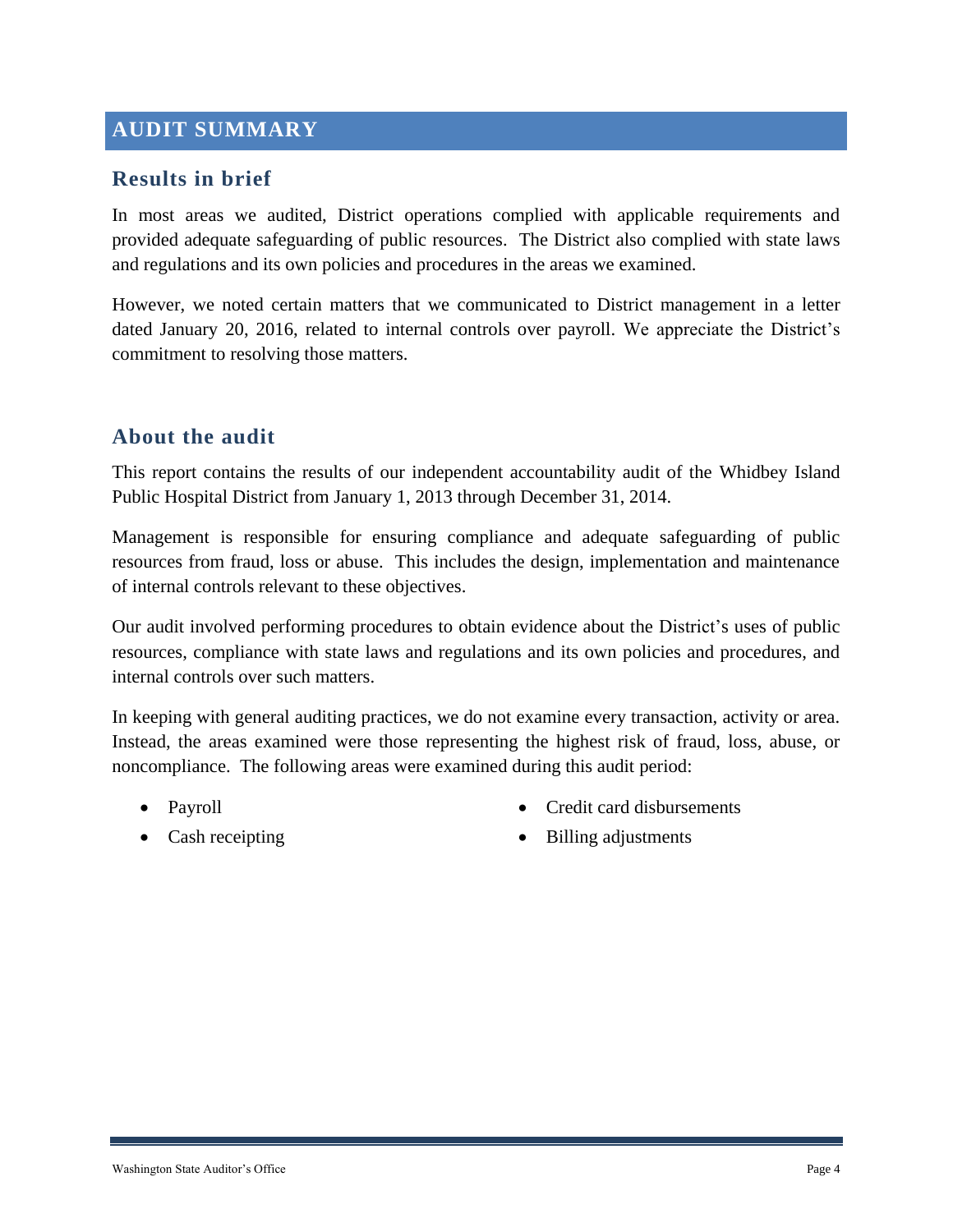#### <span id="page-4-0"></span>**STATUS OF PRIOR AUDIT FINDINGS**

This schedule presents the status of findings reported in prior audit periods. The status listed below is the representation of the Whidbey Island Public Hospital District. The State Auditor's Office has reviewed the status as presented by the District.

| <b>Audit Period:</b>                                                                                                                                                                                                                                                                                                                                                                                                                                                                                                                                                                                                                                                  | <b>Report Ref. No.:</b> | <b>Finding Ref. No.:</b> |  |  |
|-----------------------------------------------------------------------------------------------------------------------------------------------------------------------------------------------------------------------------------------------------------------------------------------------------------------------------------------------------------------------------------------------------------------------------------------------------------------------------------------------------------------------------------------------------------------------------------------------------------------------------------------------------------------------|-------------------------|--------------------------|--|--|
| January 1, 2012 – December 31, 2012                                                                                                                                                                                                                                                                                                                                                                                                                                                                                                                                                                                                                                   | 1011288                 |                          |  |  |
| <b>Finding Caption:</b><br>The District does not have adequate controls over payroll processes to safeguard public                                                                                                                                                                                                                                                                                                                                                                                                                                                                                                                                                    |                         |                          |  |  |
| resources.                                                                                                                                                                                                                                                                                                                                                                                                                                                                                                                                                                                                                                                            |                         |                          |  |  |
| <b>Background:</b><br>From January 2012 through November 2013, the District made \$183,211 in overpayments to<br>employees. Additionally, employees accrued 22.73 hours in unearned time off. These issues<br>were due to inadequate internal controls over the payroll process which include inadequate<br>segregation of duties within the departments of payroll and benefits, no comparison of paid<br>time claimed in time records to amounts earned prior to payment, inadequate supervisor<br>knowledge regarding the use of the ADP system and employee contracts, and employees having<br>incompatible access in the ADP system without adequate monitoring. |                         |                          |  |  |

The District has not made it a priority to assess the risks associated with the payroll process. It also has not documented required procedures for the process nor provided adequate training for the employees and supervisors. As a result, any intended controls are either unknown or not being followed.

| <b>Status of Corrective Action: (check one)</b> |             |                      |                                 |  |  |
|-------------------------------------------------|-------------|----------------------|---------------------------------|--|--|
| $\Box$ Fully                                    | X Partially | $\Box$ No Corrective | $\Box$ Finding is considered no |  |  |
| Corrected                                       | Corrected   | <b>Action Taken</b>  | longer valid                    |  |  |
|                                                 |             |                      |                                 |  |  |

#### **Corrective Action Taken:**

*Internal Controls and the safeguarding of public funds are very important functions and the top priority of the Finance Department at Whidbey Island Public Hospital District. In response to the finding in 2012, the District has taken numerous actions to strengthen and enhance our internal controls in Payroll.* 

*To improve controls regarding the separation of duties between Payroll and Human Resources, roles and responsibilities have been redefined and clarified including the initiation, authorization, recording and reconciliation processes, where all are either completely separate or have adequate compensating controls. Access roles are the sole remaining issue with regards to separation of duties. To compensate for the access issue audit trail reports are run and verified by management, and the expansion of the Human Resources department will complete this project of fully defining users and access.*

*New payroll reports are run to verify total time worked with time submitted for processing prior*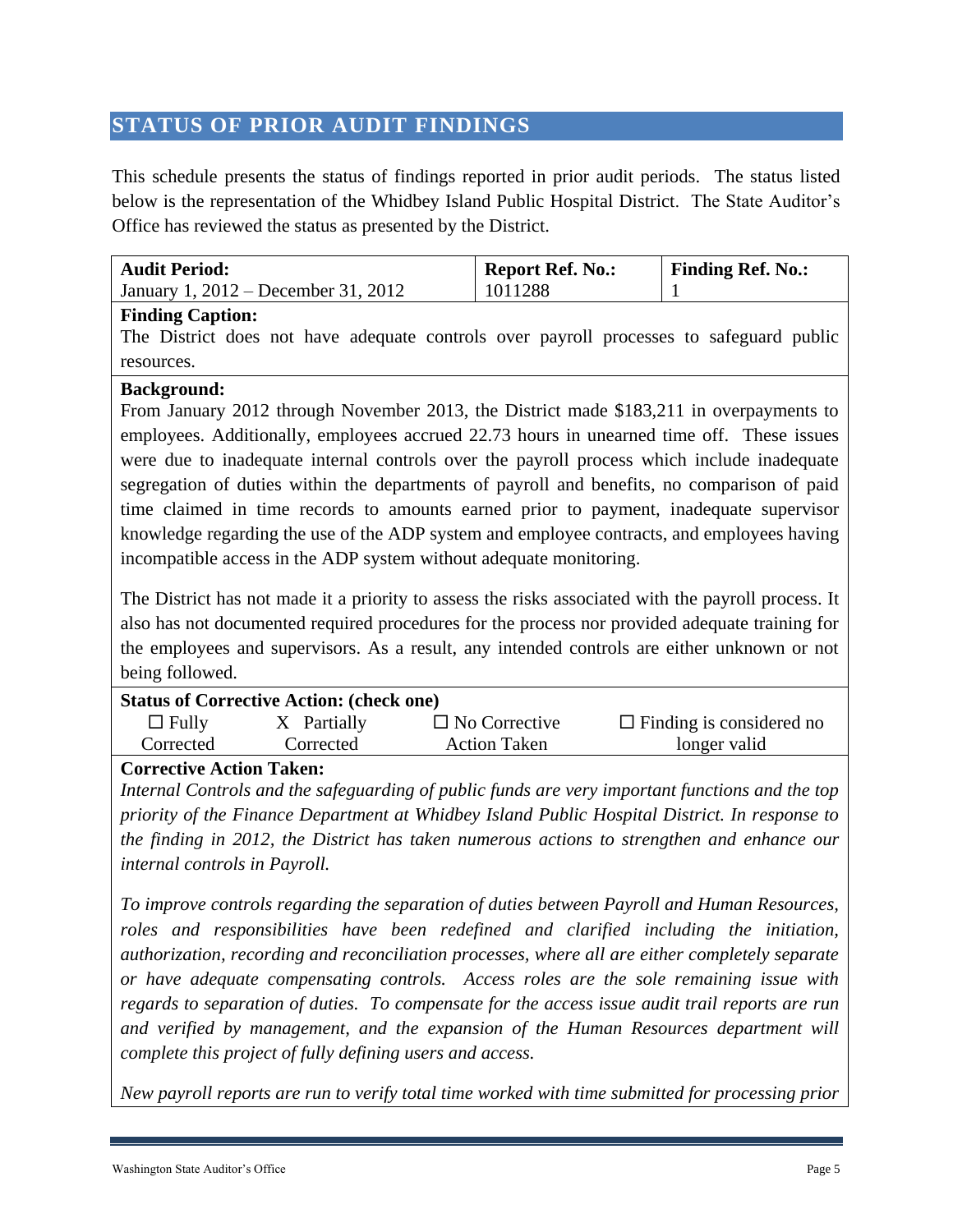*to processing. Reports are run to compare current pay period with prior pay period, and variances are researched. New management and new employees with experience and knowledge of payroll processing in general, and ADP specifically, have been hired.* 

*Although we are pleased with the progress that we have made in this area, there is more to be done and we are always working to improve our systems. We are working to firm up the approval process, which we feel is the result of lack of training for the managers in the process and system. We have been working hard to combat this issue, and have various trainings and printed training materials on the topic. We will continue to educate and improve this issue.*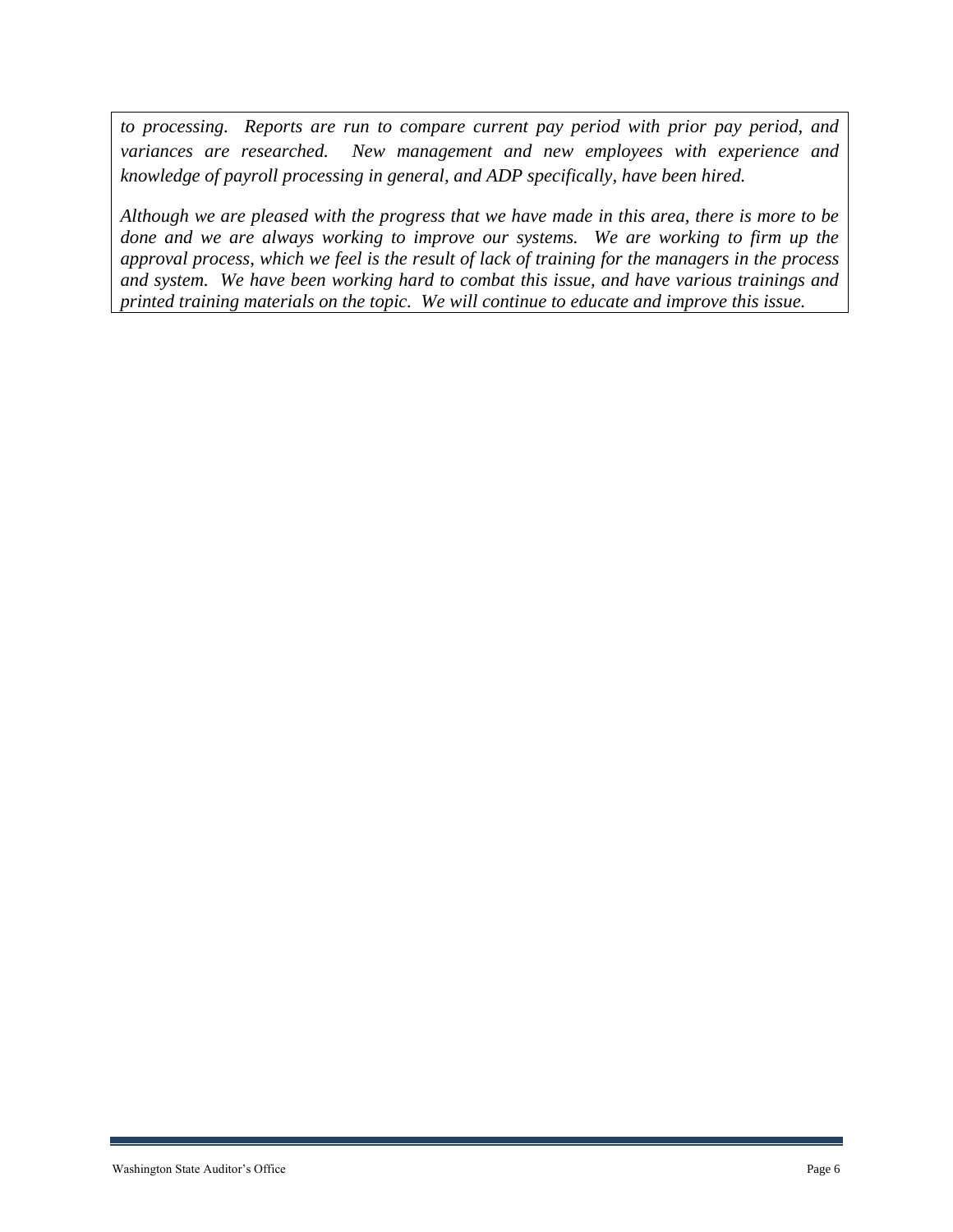### <span id="page-6-0"></span>**RELATED REPORTS**

#### **Financial**

A financial statement audit was performed by a firm of certified accountants. That firm's report is available from the District.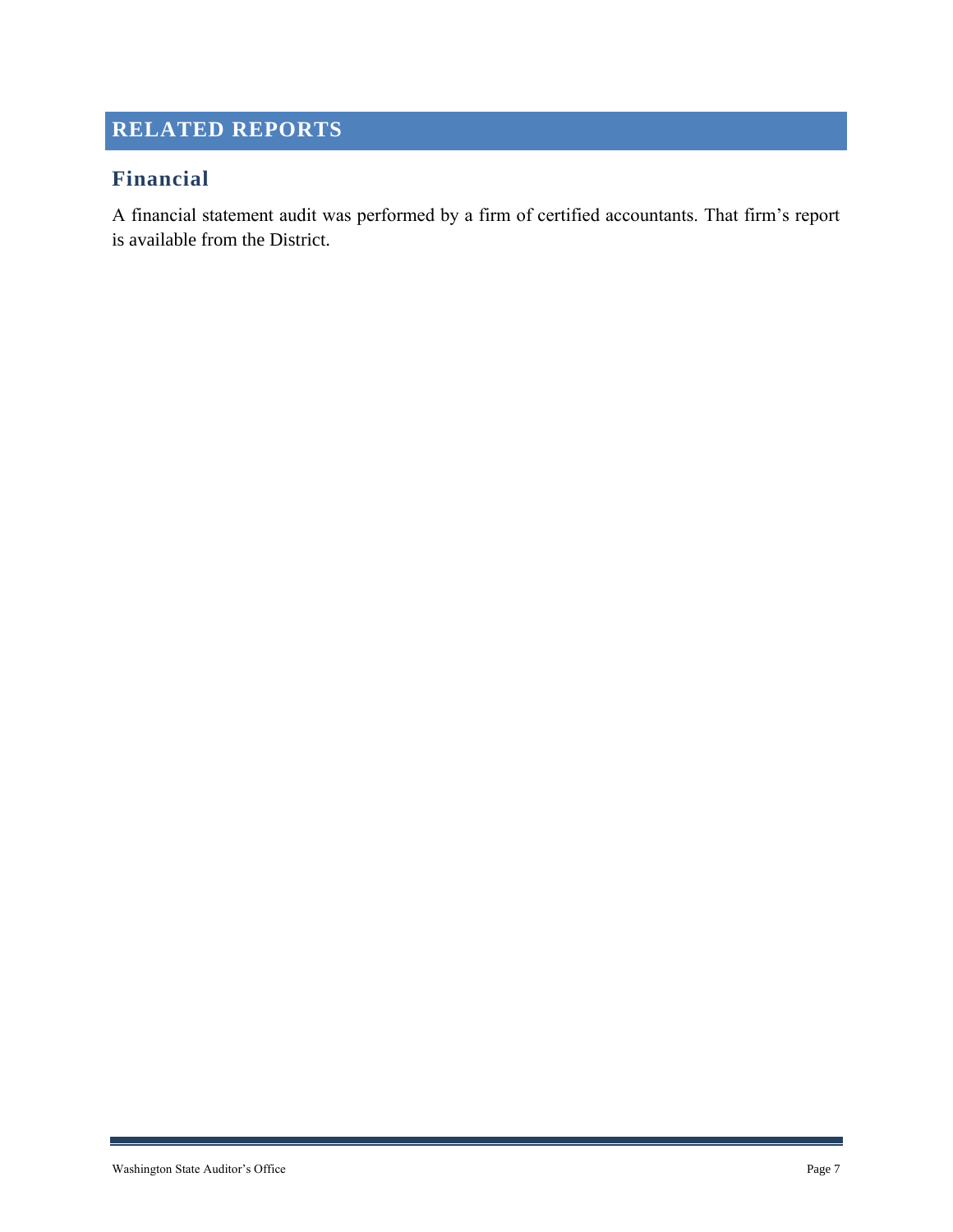#### <span id="page-7-0"></span>**INFORMATION ABOUT THE DISTRICT**

The Whidbey Island Public Hospital District, doing business as Whidbey General Hospital, is located in Island County. The District provides comprehensive health care that includes professional nurses, physicians and support staff in Coupeville and two satellite clinics located on the north and south end of Whidbey Island. These two rural health clinics provide affordable, quality healthcare to Whidbey Island's under or uninsured population.

The District is governed by an elected, five-member Board of Commissioners. The Board appoints the CEO to oversee the District's daily operations as well as its approximately 660 employees. In fiscal year 2013 and 2014, the District operated on an expense budget of approximately \$92 million and \$90 million, respectively.

| Contact information related to this report |  |  |  |  |
|--------------------------------------------|--|--|--|--|
| Whidbey Island Public Hospital District    |  |  |  |  |
| 101 N. Main Street                         |  |  |  |  |
| Coupeville, WA 98239-3413                  |  |  |  |  |
| Jennifer Reed, Accounting Manager          |  |  |  |  |
| $(360)$ 678-7656                           |  |  |  |  |
| www.whidbeygen.org                         |  |  |  |  |
|                                            |  |  |  |  |

*Information current as of report publish date.*

#### **Audit history**

You can find current and past audit reports for the Whidbey Island Public Hospital District at [http://portal.sao.wa.gov/ReportSearch.](http://portal.sao.wa.gov/ReportSearch/?qItemType=1&qItemDesc=Whidbey%20Island%20Public%20Hospital%20District&qItemValue=1466)